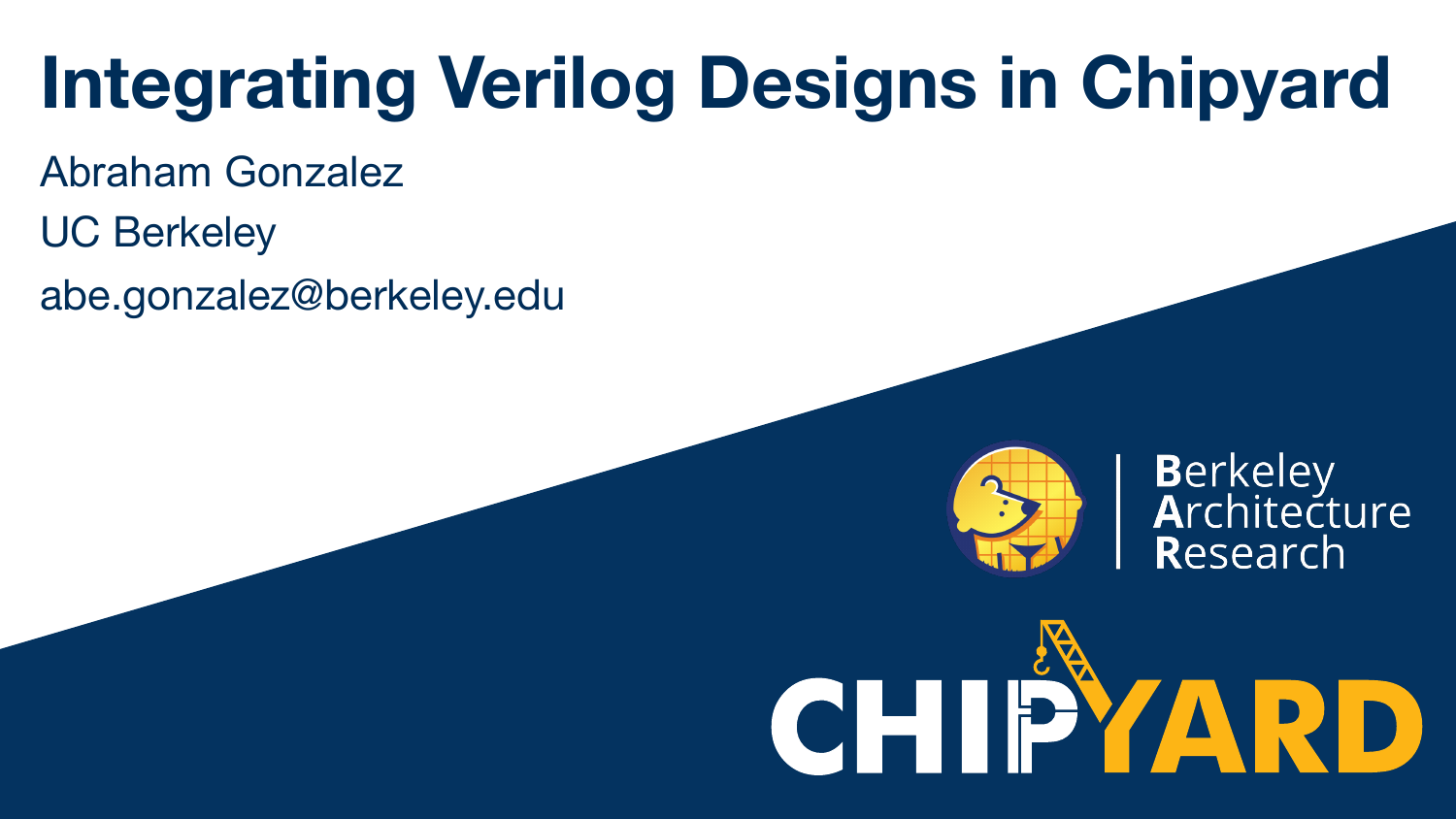# But what about Verilog designs!

- шш
- There are still plenty of exciting Verilog-based projects out there
- Many pre-made Verilog IP blocks
- Chipyard + Chisel allows for mixed languages
- Chipyard Verilog integrated projects
	- CVA6 (Ariane) Core
	- NVDLA
	- Example GCD MMIO accelerator
	- Much more!





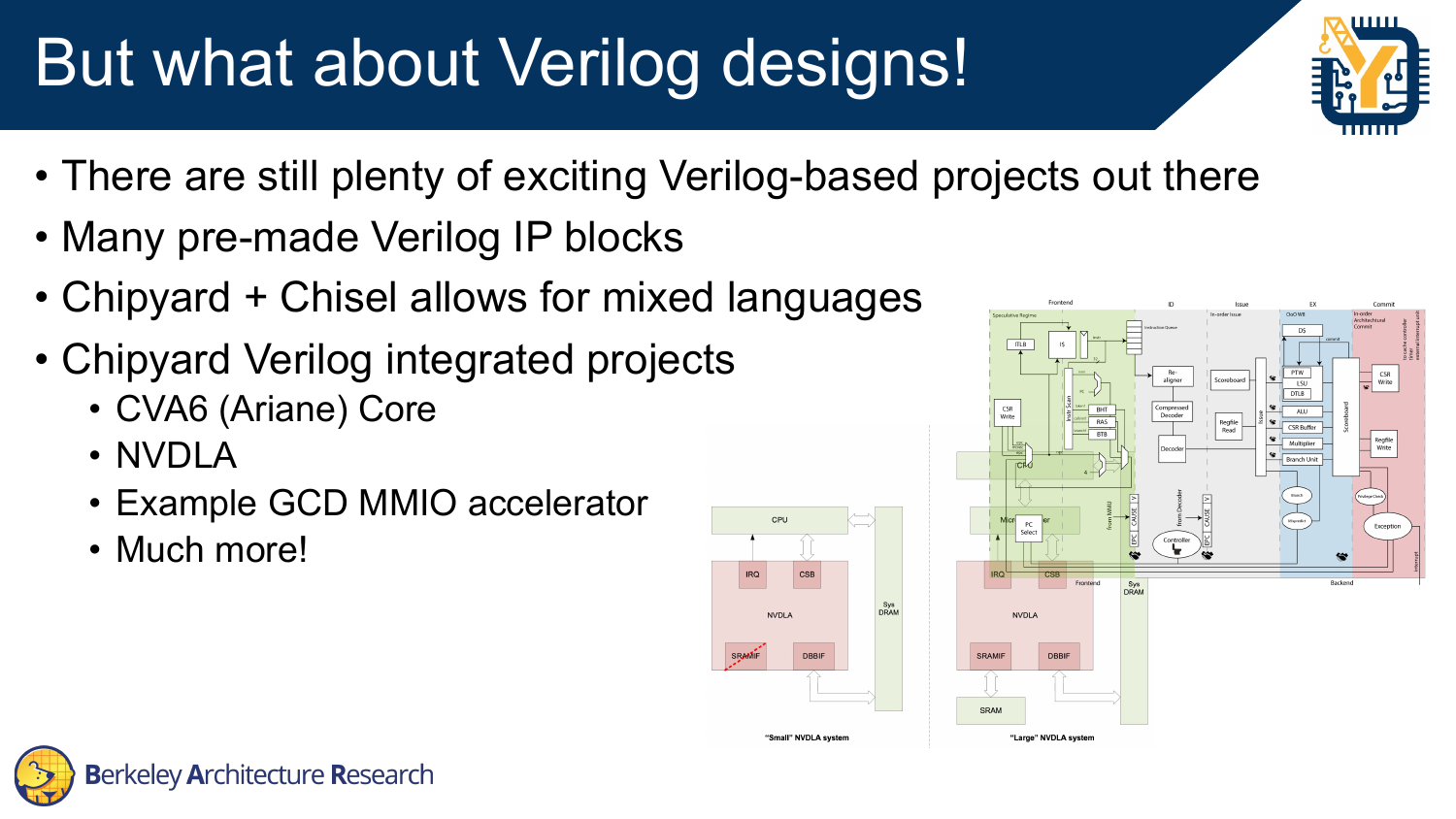

# Integrating a Verilog GCD accelerator

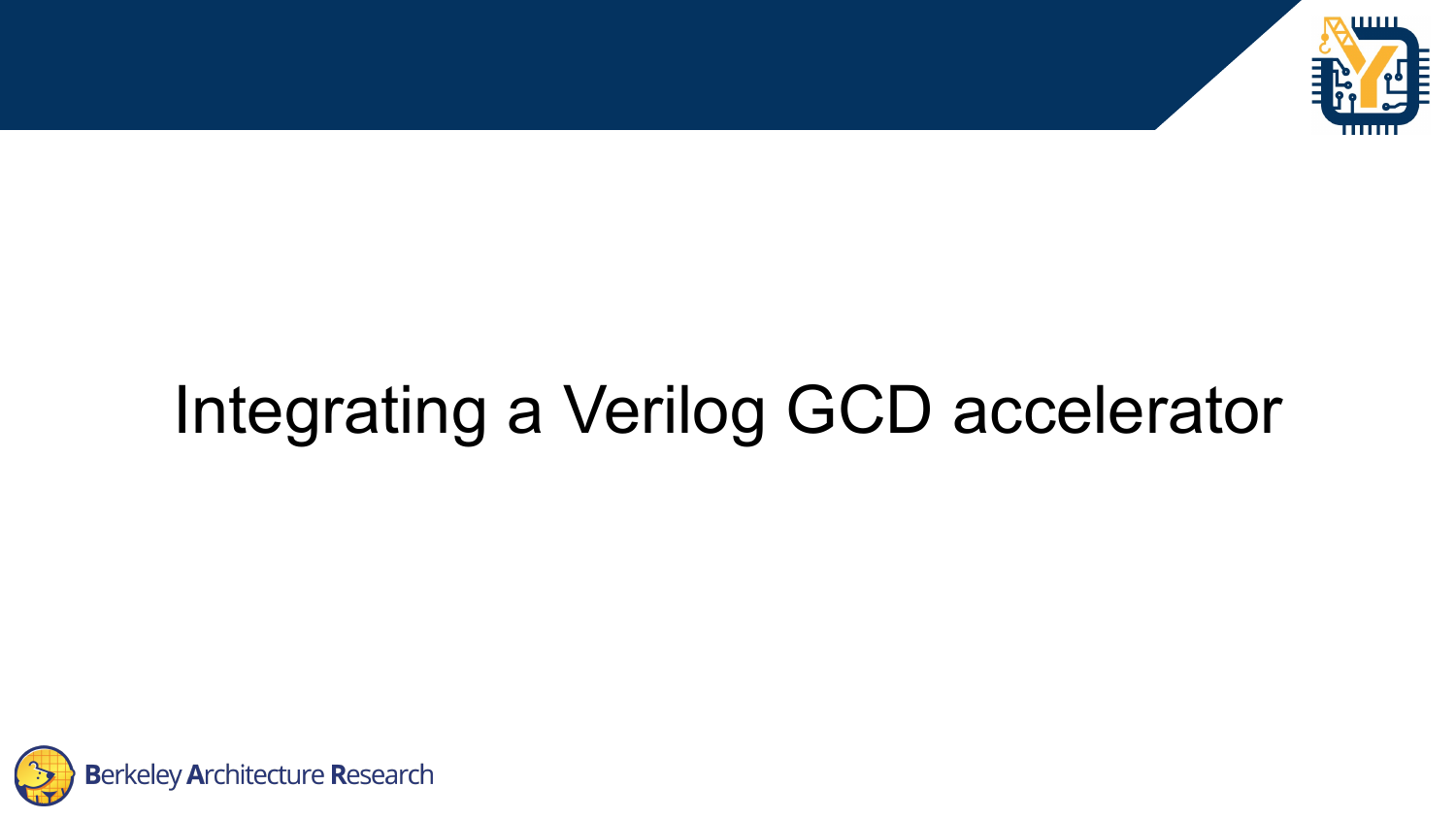# eley Architecture Research

#### 4

## **Background**

- Let us look at the pre-integrated GCD accelerator
	- Simple GCD implementation
- Integrating involves a few steps
	- 1. Add the Verilog file(s) to a Chisel project
	- 2. Create a Chisel blackbox that matches Verilog module
	- 3. Instantiating Chisel blackbox in your Chisel design
- At this point you can connect the new Chisel module to
	- SoC buses
	- MMIO register maps
	- And other system signals

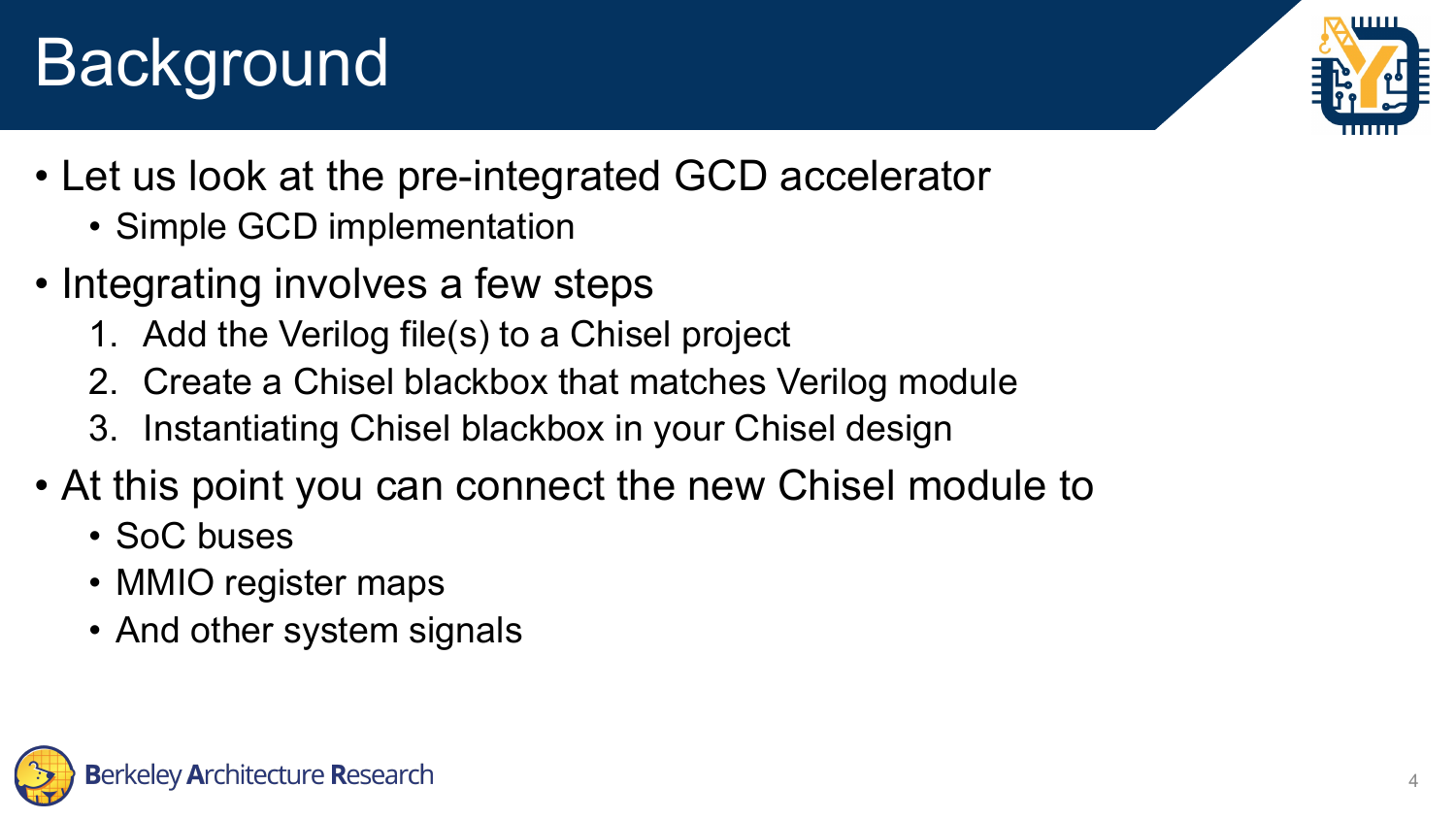

#### 1st: Add Verilog Files to Chipyard Sub-Project

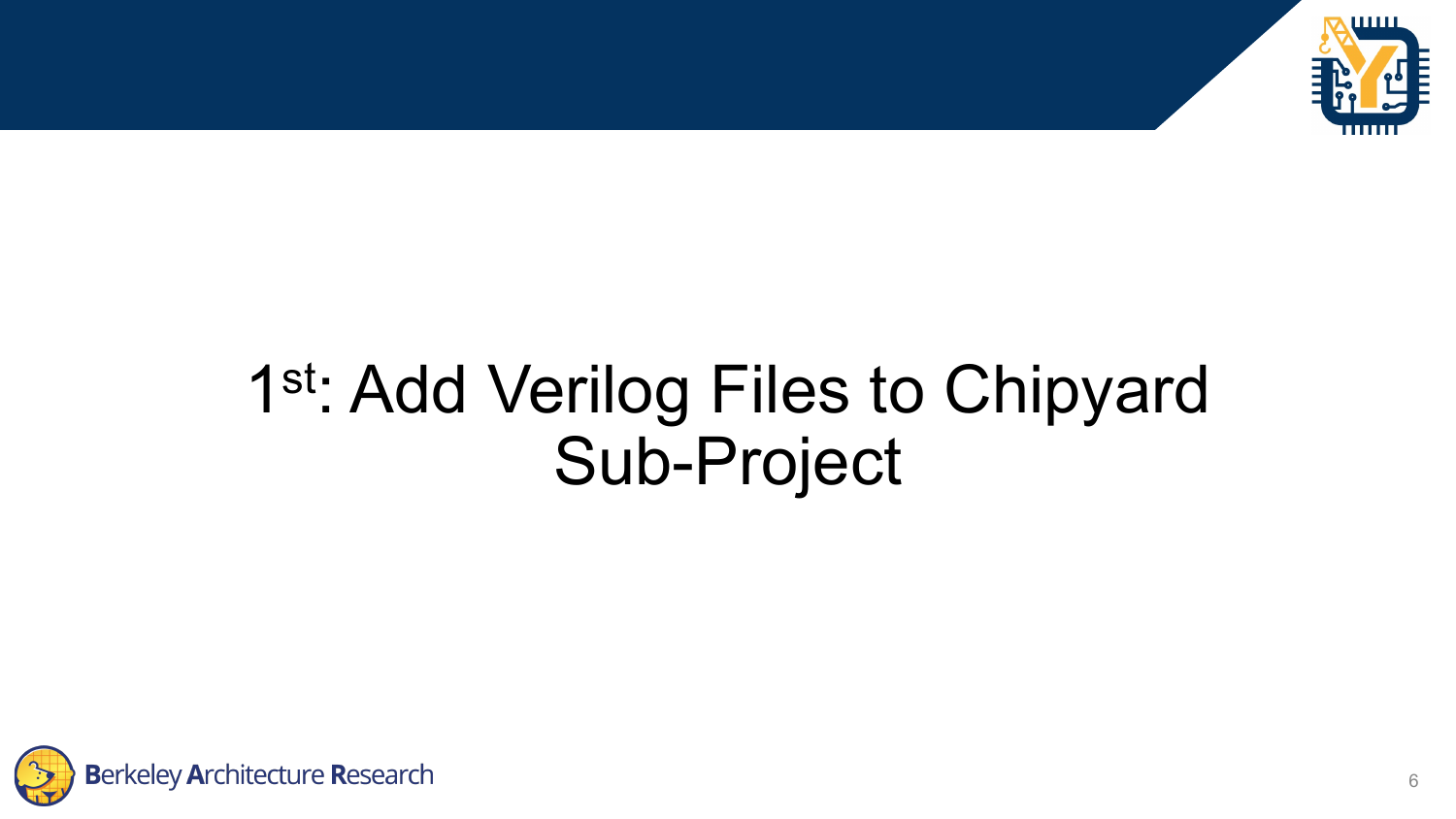# Directory Structure



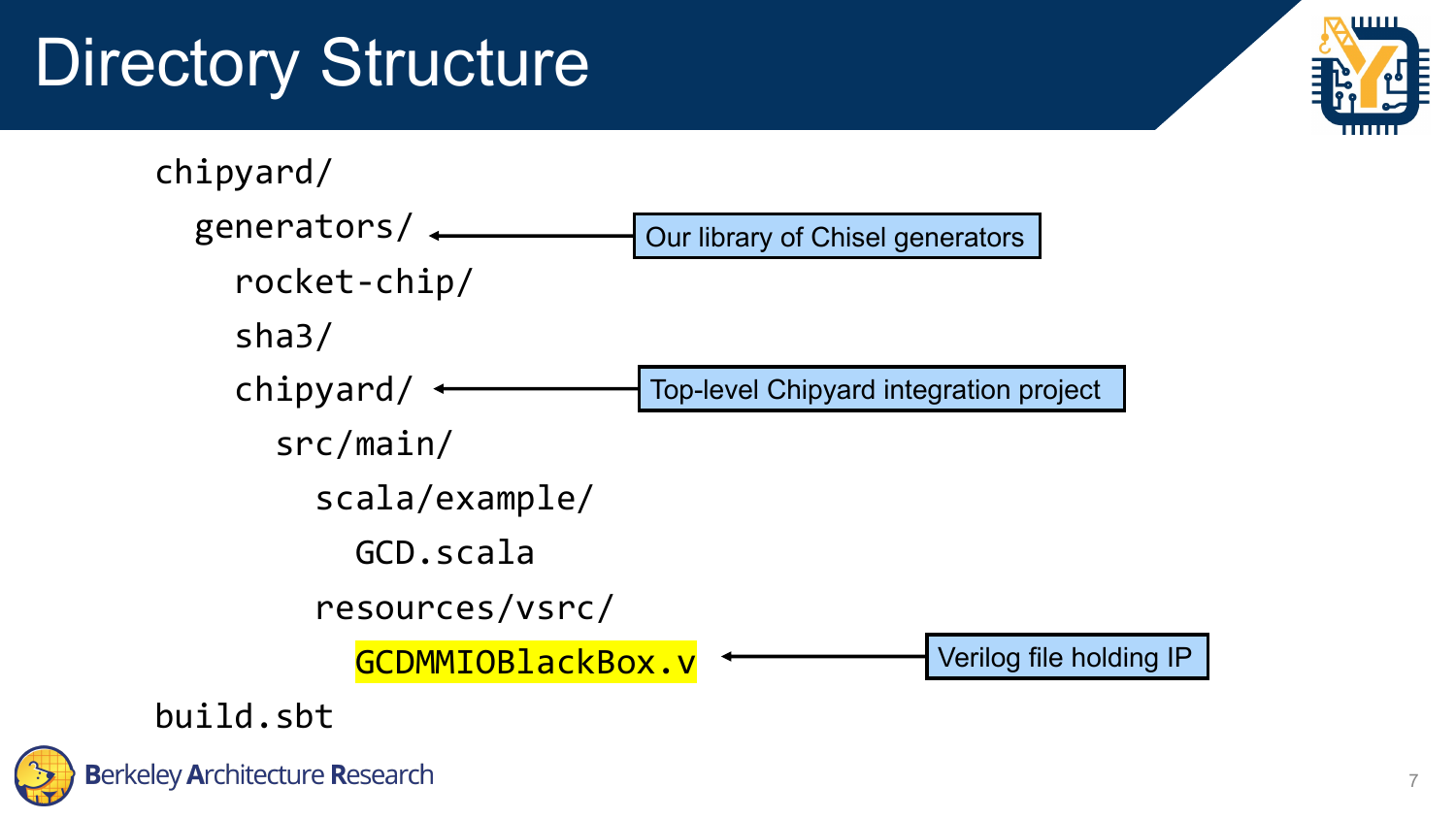# GCD Verilog IP



| module GCDMMIOBlackBox      |                | chipyard/                |
|-----------------------------|----------------|--------------------------|
| #(parameter WIDTH)          |                | generators               |
|                             |                | chipyard                 |
| input                       | clock,         | src/ma                   |
| input                       | reset,         | reso                     |
| output                      | input_ready,   | $\overline{\mathsf{GC}}$ |
| input                       | input_valid,   | rocket-c                 |
| input [WIDTH-1:0]           | $X_{\lambda}$  | boom/                    |
| input [WIDTH-1:0]           |                | sha3/                    |
|                             | y <sub>2</sub> | sims/                    |
| input                       | output_ready,  | verilato                 |
| output                      | output valid,  | tools/                   |
| output reg [WIDTH-1:0] gcd, |                | chisel/                  |
| output                      | busy           | firrtl/                  |
| ) ;                         |                | tests/                   |
|                             |                |                          |

generators/ /  $\sin/$ urces/vsrc DMMIOBlackBox.v  $\text{hip}/$ verilator / build.sbt

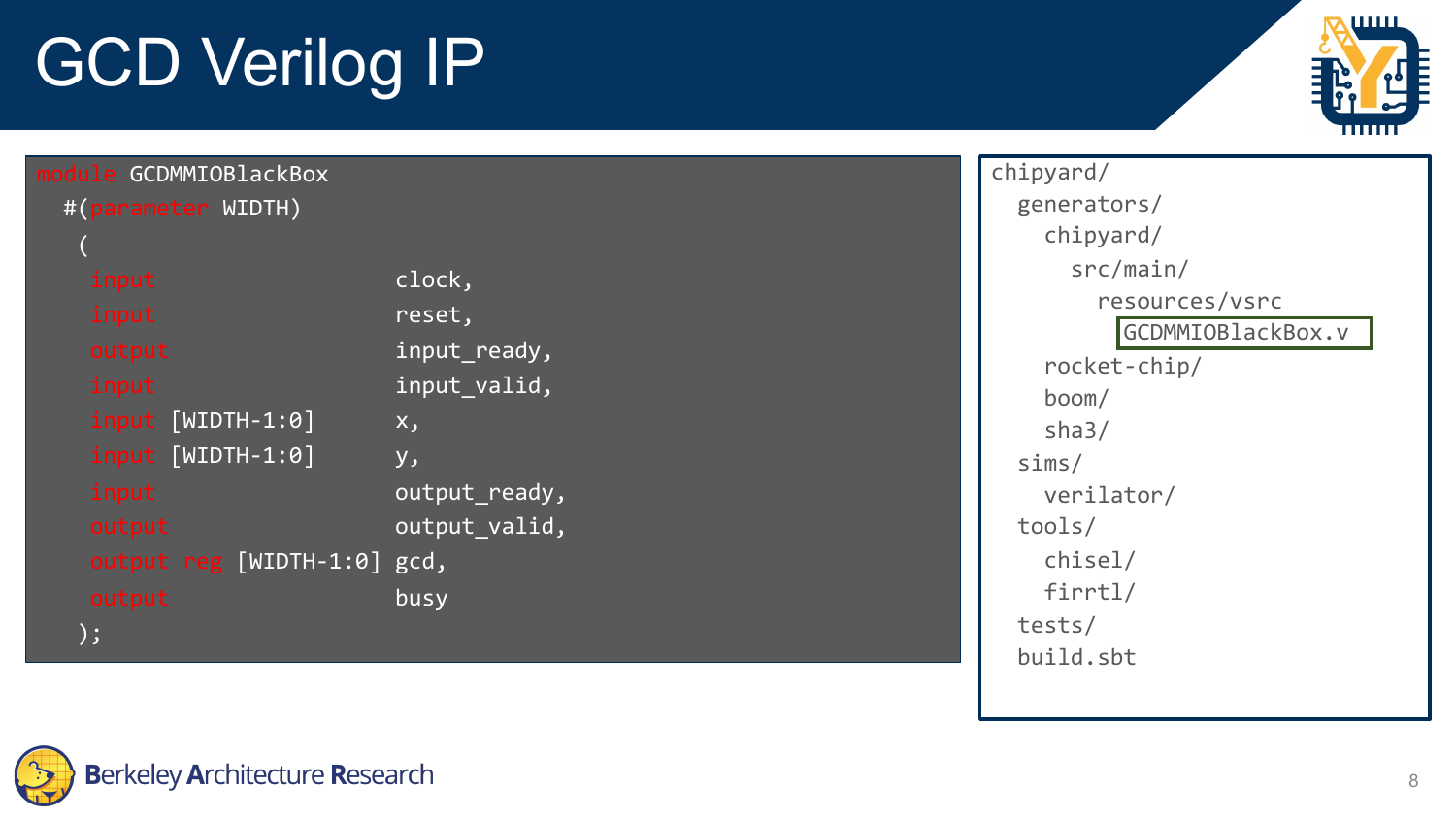

## 2<sup>nd</sup>: Create matching Chisel blackbox

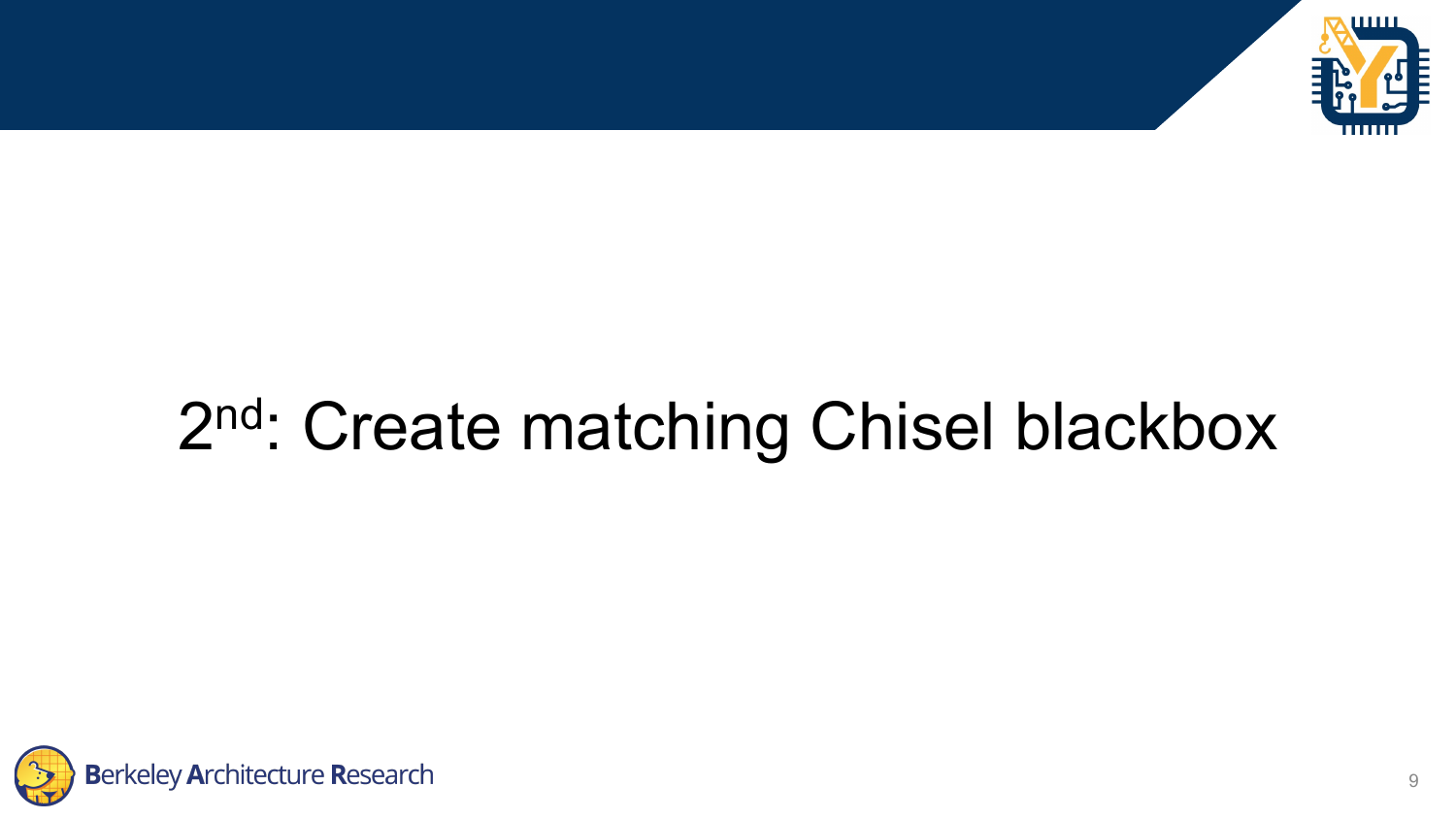# **Berkeley Architecture Research**

}

## Chisel Wrapper around Verilog BBox



```
val io = IO(new Bundle {
 val clock = Input(Clock())
 val reset = Input(Bool())val input ready = Output(Bool())val input_valid = Input(Bool())
  val x = Input(UInt(w.W))val y = Input(UInt(w.W))val output_ready = Input(Bool())
 val output valid = Output(Boo1())val gcd = Output(UInt(W.W))val busy = Output(Bool())})
addResource("/vsrc/GCDMMIOBlackBox.v")
```
- Must have the same IOs as the Verilog module
- Uses `addResource` to "link" the two modules (given by adding `HasBlackBoxResource`)
- The blackbox `Map` is used to allow Chisel to update Verilog parameters

chipyard/ generators/ chipyard/ src/main/ scala/example GCD.scala rocket-chip/ boom/ sha3/ sims/ verilator/ tools/ chisel/ firrtl/ tests/ build.sbt

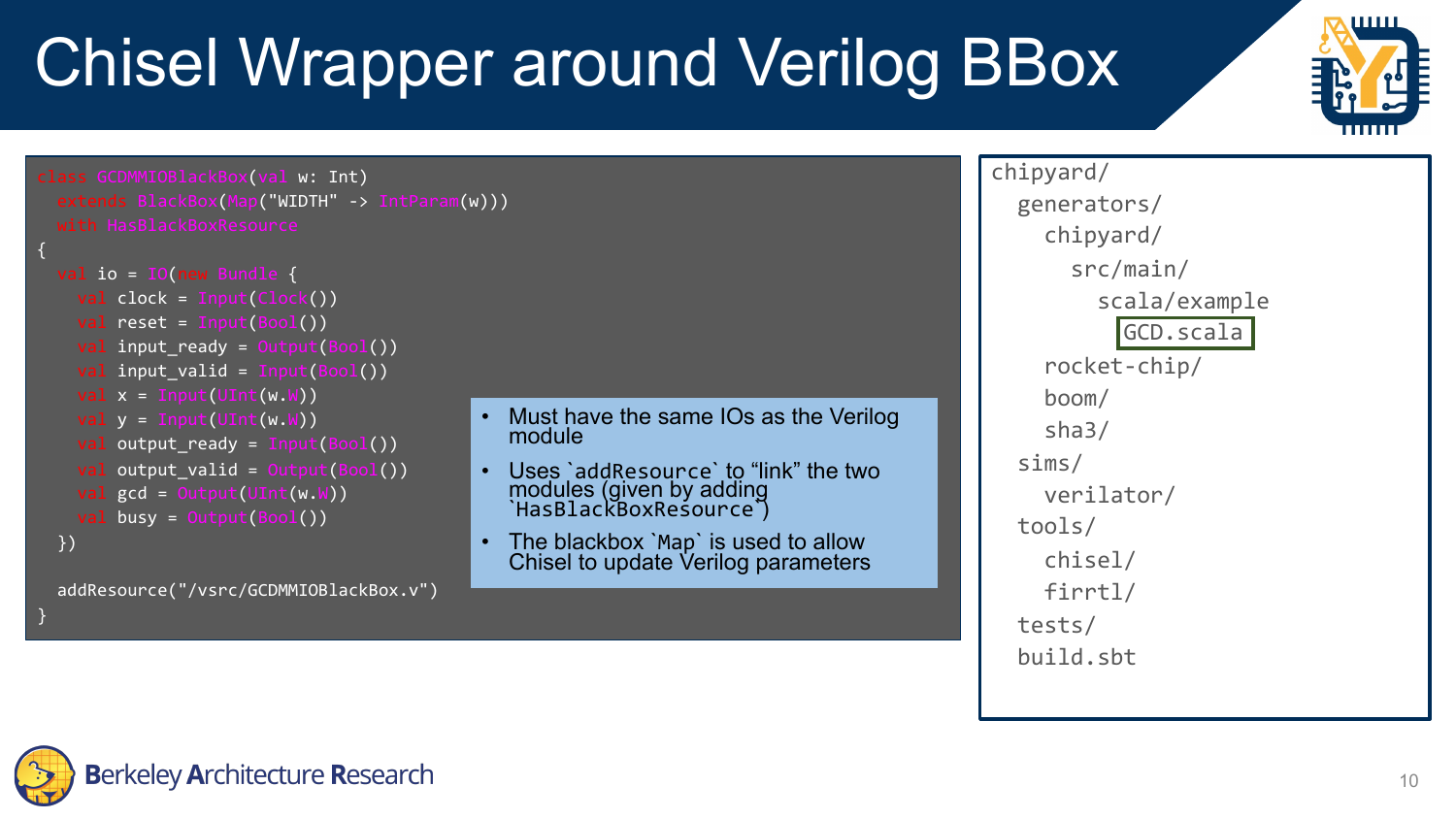

## 3rd: Instantiate Chisel blackbox in your design

#### +

## 4<sup>th</sup>: Connect your blackbox to Chipyard components

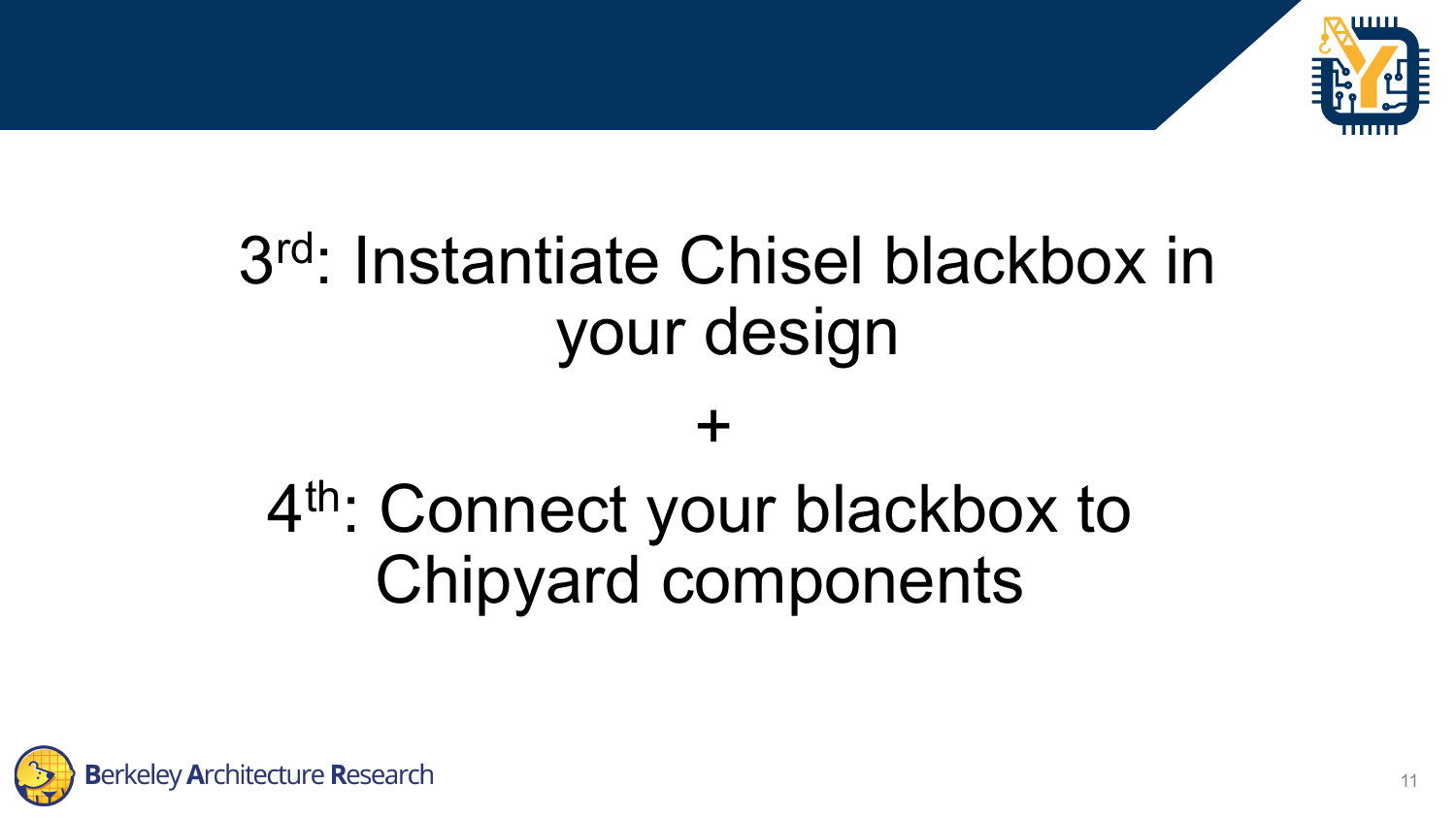# Using the blackbox module



val impl = if (params.useBlackBox) { Module(new GCDMMIOBlackBox(params.width)) } else { Module(new GCDMMIOChiselModule(params.width)) }

- Now it is in Chisel!
- From here you can use the Verilog module to anything else in Chipyard
	- Accelerators
	- Cores
	- Memory modules
	- And more
- The example GCD Verilog IP is integrated into an MMIO accelerator

chipyard/ generators/ chipyard/ src/main/ scala/example GCD.scala rocket-chip/ boom/ sha3/ sims/ verilator/ tools/ chisel/ firrtl/ tests/ build.sbt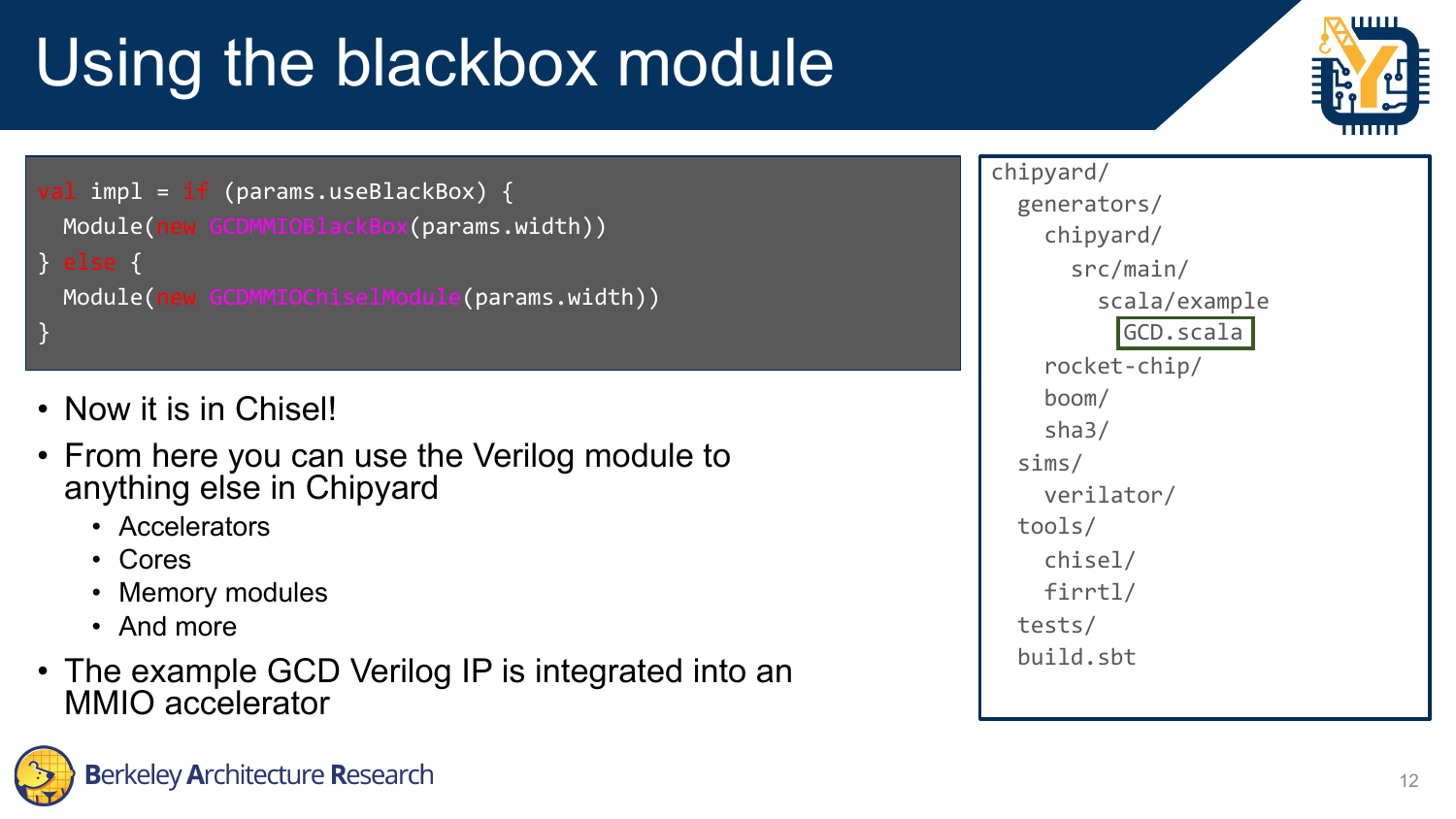## Quick Summary

#### • Steps

- Add Ver[ilog file](https://chipyard.readthedocs.io/en/1.5.0/Customization/Incorporating-Verilog-Blocks.html)
- Wrap in Chisel module
- Connect to Chipyard+Chisel IP
- Automatically works with VLSI and FireSim simulation! Coming up soon!



https://chipyard.readthedocs.io/ mization/Incorporating-Verilog



Covers what we did in this section and more!